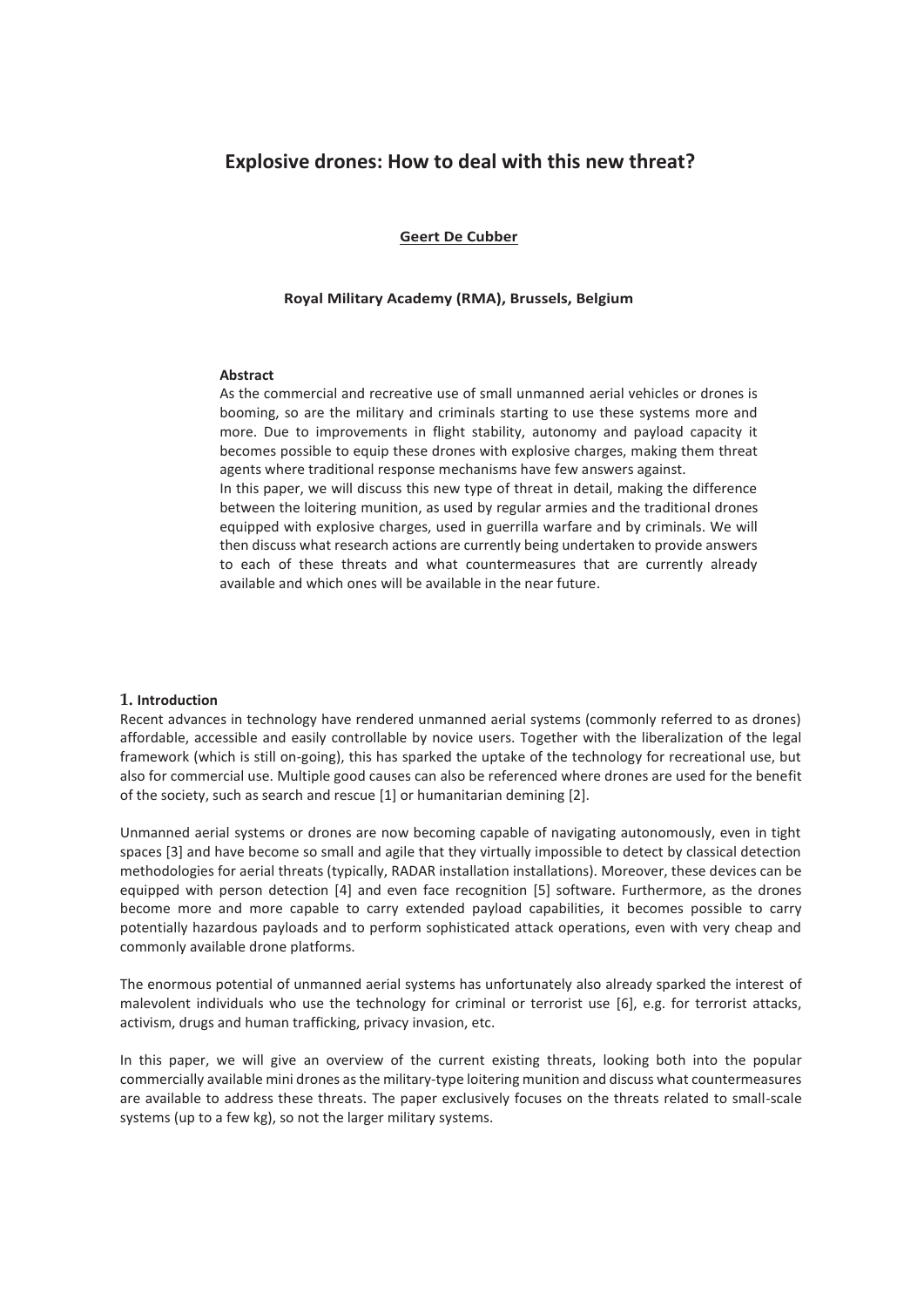### **2. Taxonomy of threats**

### **2.1. Small rotorcraft drones used as attack vectors**

Even though rotorcraft drones are immensely popular among the general public (and among criminals for spying and surveillance operations), their use as attack vectors for explosives is less widespread. This is due to several factors:

- Rotorcraft can only a limited (explosive) payload. Note that better system design, motors and battery systems will "solve" this problem in the future.
- Rotorcraft have a limited time of flight and range, meaning that the operator should not be too far from the target, which poses a problem in most circumstances (for the operator). Note that more autonomous capabilities and better battery technology will solve this "problem" in the future.
- Explosive charges carried as payload of a rotorcraft will on detonation explode in all directions, rendering the directed impact on the target smaller.

Notwithstanding these impediments, rotorcraft also provide some major advantages, such as their maneuverability in dense urban areas, their user friendliness and cost effectiveness. As a result, there have already quite some incidents:

- Already in 2016, the Islamic State used a drone with explosives to strike a Kurdish and French position in northern Iraq. The attack killed two Kurdish peshmerga fighters and wounded two French Special Operations troops.
- The first attempt to kill a political leader with an explosive rotorcraft drone was performed in 2018 by defectors on Venezuelan president Maduro during a speech he was giving to the Bolivarian National Guard's. Even though the attack failed, seven National Guard officers involved in the event were injured and treated in hospital. The attack was performed with a commercially available DJI M600 drone, customized to detonate a homemade bomb via the remote control.

### **2.2. Small fixed wing drones used as attack vectors**

Fixed wing aircraft are able to cover long distances at great speed and loiter for long times monitoring their point of interest, which is an attractive proposition for operators of explosive drones that want to move themselves away from the action. Fortunately, there are also quite some disadvantages to the use of fixed wing drones to carry explosives:

- They are still quite expensive
- Handling a fixed wing drone requires much more skill and training than handling a rotorcraft drone
- They cannot hoover in place, which makes the precise delivery of explosive charges more difficult.

Noteworthy attacks with fixed wing drone systems are:

- In 2018, two explosive-laden fixed wing drones crashed in the yard of a governor's office's premises and a land belonging to the local gendarmerie headquarters in the Turkish province of Şırnak. The drones were laden with C-4 type explosives and were packed with nails and metal pieces to increase their impact.
- In 2017, a drone attack was performed in 2017 on an Ukrainian ammunition site. The drone dropped ZMG-1 thermite grenades. Although the fires were extinguished by Ukrainian servicemen, the incident still resulted in two deaths.

#### **2.3. Loitering munition**

Next to the malevolent use of drone technology by terrorists and criminals, also the military is more and more looking into the use of drone technology on the battlefield. Besides the regular and commonly known drones, the military also makes use of the so-called loitering munition. A loitering munition [7] is a type of unmanned aerial vehicle with and explosive warhead specifically designed to engage beyond line-of-sight ground targets. These types of drones are often equipped with high-resolution electro-optical and infrared cameras that enable the operator to locate, surveil, and guide the vehicle to the target. As such, they provide military units a quickly fieldable guided precision munition A defining characteristic of loitering munitions is the ability to "loiter" in the air for an extended period of time before striking, giving the operator time to decide when and what to strike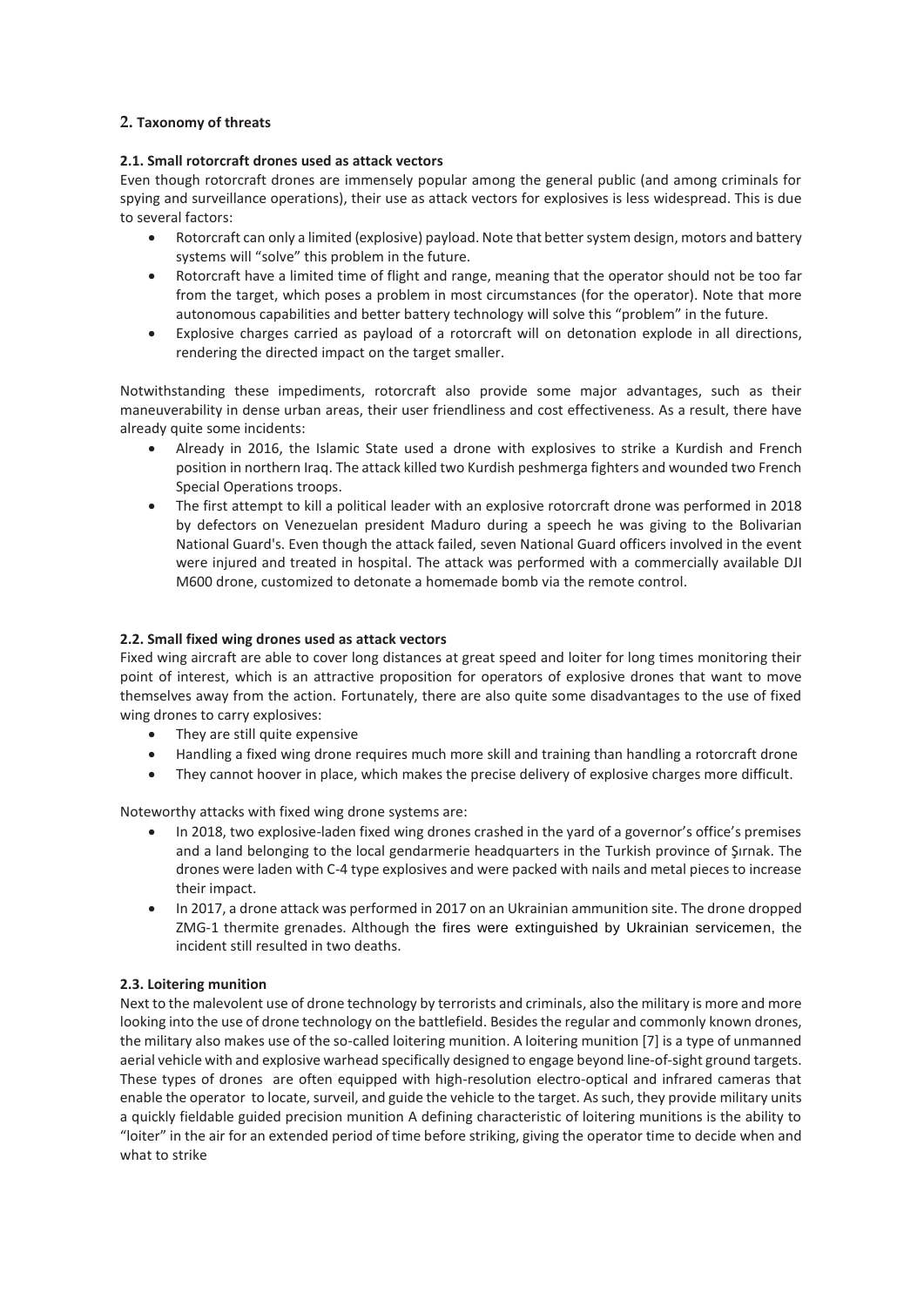#### **2.4 Swarm systems**

Rotorcraft, fixed wing systems and loitering munition can be used as singular units. However, the real threat of drones as an attack vector comes when they are used in larger quantities for a combined and coordinated attack, as a so-called swarm. This is not science fiction; in 2018, a team of *ten* fixed wing drones with small rocket explosives attacked a Russian military base in Syria. No serious damage was reported, but it did show that a terrorist organization on the decline (ISIS) was still able to perform a coordinated attack. The United States unveiled in 2016 the Perdix program, where they are developing air-launched micro-drones that can fly in autonomous coordinated swarms. These small aerial vehicles can be programmed to autonomously detect and track objects, and could be armed for strike missions. Early trials were conducted with a coordinated flight of over 100 systems.

Future defensive counter-UAS systems will need to take into consideration the swarm aspect, as the relatively low cost of these tools will make it possible in the future for even guerilla organizations to organize such attacks.

### **3. Current research actions towards countermeasures**

Within this section, we discuss some countermeasures that are being taken to address the threat of explosive drones. For addressing incoming threats posed by drones (equipped with explosive charges) a kill-chain has been developed by the USA Joint Chiefs of Staff, consisting of 6 steps, as depicted by Figure 1.



**Figure 1. Kill chain for addressing drone threats (Joint Chiefs of Staff, 2013***)*

In this section, we will mostly focus on how technology can help in each of the different phases of the kill chain. We will discuss different response modalities, what they can do and to what types of threats they can pose an answer.

#### **3.1. Non-proliferation**

Whereas the explosives themselves are generally tied to export control regulations, such is not the case for most of the unmanned platforms that can be used as vectors for delivering the explosives. Indeed, mainly in the field of rotorcraft drones, there has been an explosion on the market of different types that are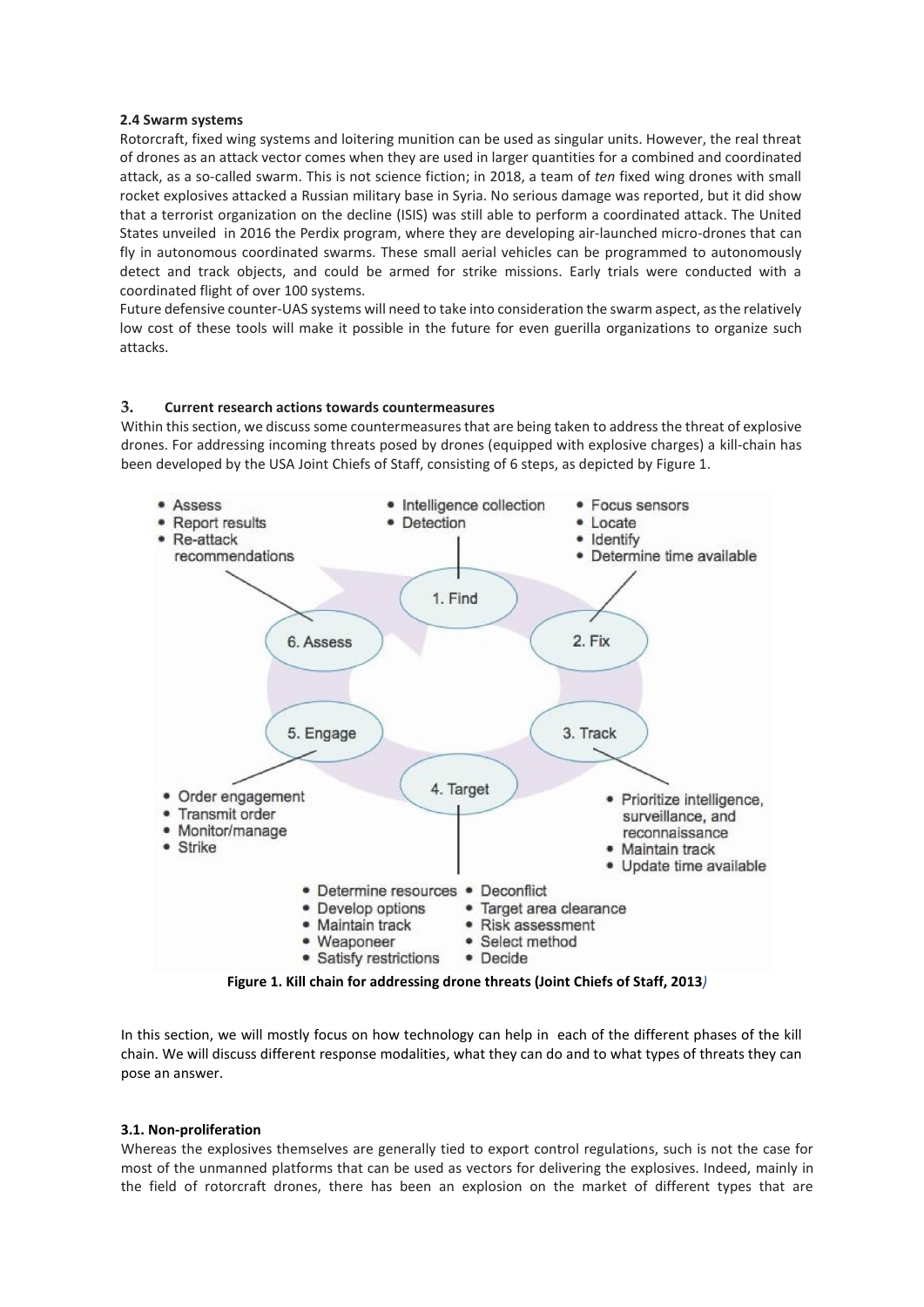commercially available and subject to no export regulation whatsoever. To a minor extent, this is true for the fixed wing models as well. Also here we see that terrorist groups like ISIS are using commercially available systems like the TALON drone for their operations.

Concerning loitering munition, there are obviously more restraints with respect to the wide availability of these systems. However, there are worldwide already a large amount of countries manufacturing loitering munition systems, so it is questionable whether it will be possible to constrain the technology from falling into the hands of the wrong people. Main producers of loitering munition include the United States of America, China, Russia and Israel, with also important production being performed by South Korea, the United Kingdom, Iran, Poland and Turkey.

### **3.2. Detection, Identification and Tracking by RADAR**

**What.** RADAR systems able to detect drones are often derived from bird detection RADAR systems at airports and were then optimized for the detection of different types of drones.

**Advantages.** The advantages of RADAR systems are multiple: they work in all kind of weather conditions, provide a reasonable range (compared to other detection means) of a few kilometres and are capable to detect and track multiple targets.

**Disadvantages.** Major disadvantages of the RADAR systems are that they are still quite expensive and that this is an active system (emitting radio waves). It is therefore fairly easy for the adversary to detect the detector and to perform counter-countermeasures (e.g.; fly lower to avoid detection). While RADAR systems can provide some means of classification of targets, they mostly need a secondary sensor to provide a reliable classification. **Application to threats.** As the RADAR systems can detect multiple targets, they are able to handle (small) swarms. In urban areas, the performance of the RADAR system will be reduced due to difficulty it has of dealing with the 3D structure of the terrain.

#### **3.3. Detection and Tracking by 3D LIDAR**

**What.** Comparable to the RADAR principle, 3D LIDARs use a focused light beam to search for aerial threat agents.

**Advantages.** The advantage delivered by the 3D LIDAR technology is that it is capable of performing a centimetre-precise localisation and tracking of the aerial threat agent (which is important for interception).

**Disadvantages.** The main disadvantage of the current 3D LIDAR technology is the relatively small range (less than a kilometre), which drastically reduces the intervention time. As LIDAR requires a line of sight to the target, it is also less reliable in urban environments.

**Application to threats.** The 3D LIDAR technology in its current state can be used as a complementary sensor to the RADAR (or other sensors, such as in the SafeShore project [8]), or can be used against slower moving targets in an open environment.

#### **3.4. Detection and Identification by acoustics**

**What.** Microphones can be used to pick up the sound of aerial threat agents. The more expensive types of microphones also allow to localize and track the treat agents and, in some cases, even to classify and identify them.

**Advantages.** An important advantage of acoustic sensors can be the relatively low cost and their capability to provide information on the type of threat agent approaching. Contrary to what may be believed acoustics detection can also work on both rotary *and* fixed wing drones, as the motors and rotors of the fixed wing drones do produce some noise in the (for us inaudible) ultrasonic domain.

**Disadvantages.** The main disadvantage of acoustic sensors is the very small range (much less than a kilometre), which drastically reduces the intervention time. As for the acoustic detector to work, the signal to noise ratio must be sufficient, this type of sensing methodology also has problems in noisy urban environments. The localisation and tracking capacity of acoustic sensors is far from ideal, as it is not evident to model the propagation of sound waves.

**Application to threats.** Acoustics sensors are mostly good for the detection and identification in not-too-noisy environments.

#### **3.5. Detection, Identification and Tracking by Radio Frequency scanning**

What. By scanning the frequencies used by the drones to communicate between the drone and the operator, these systems make it possible to detect and localize both the drone and the operator. [9]

**Advantages.** The advantages of radio frequency scanning systems are multiple: it is a totally passive system, they enable to localize the operator of the drone (which is really important, because arresting the operator of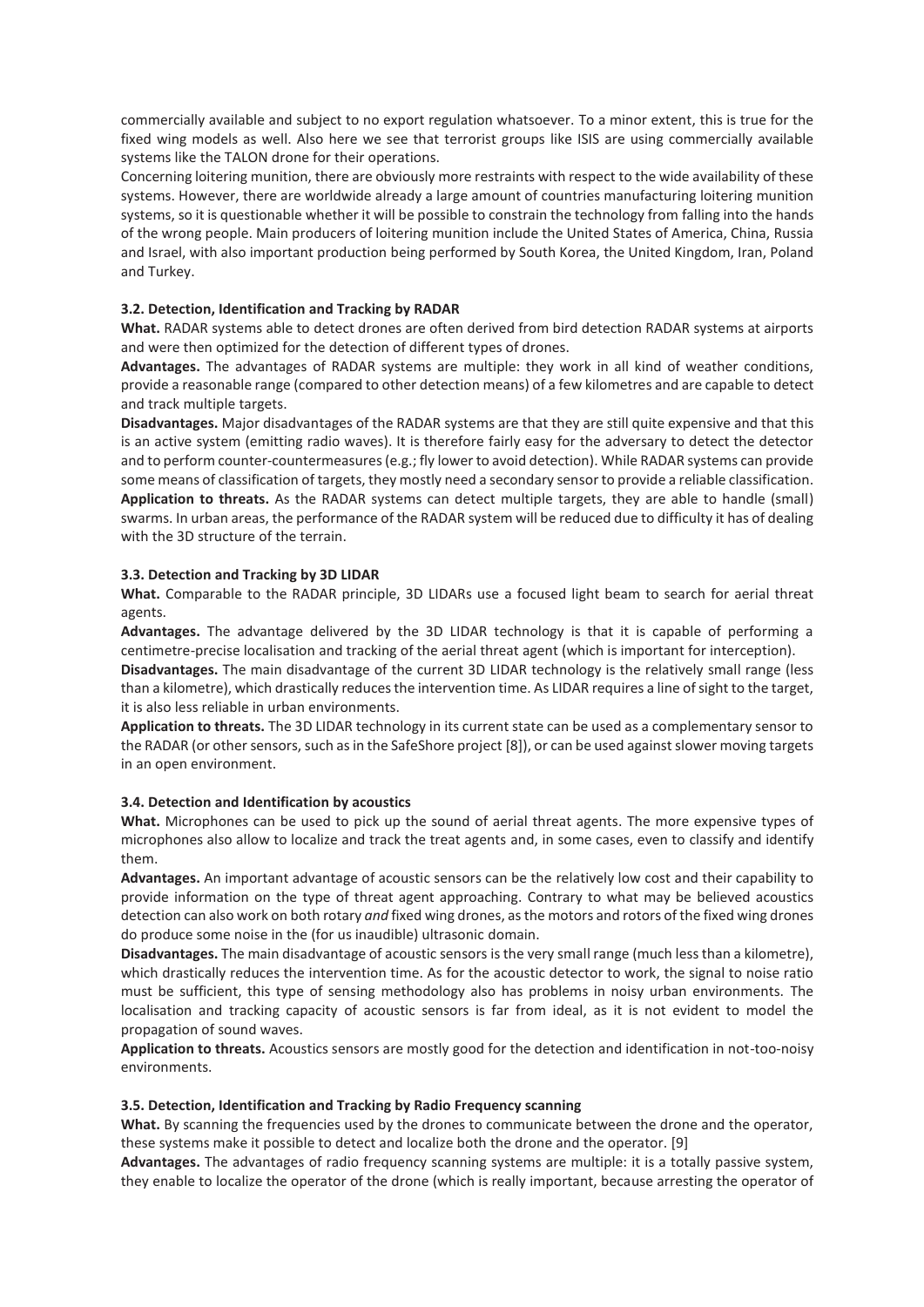an explosive drone is arguably the only safe way of bringing down the drone) and the range provided by some implementations of these systems is acceptable (a few kilometres).

**Disadvantages.** These sensors essentially scan for radio frequency emitters in the normal communication bands used. In an urban environment, where there are a lot of users of the communication spectrum, they have it therefore very difficult to single out the emissions due to drone communication.

**Application to threats.** Radio frequency scanning can work very well outside areas with a lot of radio emissions. More research is currently ongoing in order for the technology to operate reliably in areas with a lot of radio frequency emitters.

### **3.6. Detection, Identification and Tracking by cameras**

**What.** Common daylight and infrared cameras equipped with threat agent detection software [10] and tracking software [11], enabling them to detect and follow threat agents.

**Advantages.** An advantage of these systems is that they enable not only to detect and track targets, but also to classify and identify them.

**Disadvantages.** The main disadvantage of cameras is that they cannot really be used for the first-time detection, as overlooking an entire airspace with cameras and performing detection on this data is beyond what is possible with the current state in sensor technology (lacking sensor resolution and sensitivity to look at far and close targets in one image, without zooming first) and computing technology (lacking processing power to process extreme high resolution video streams in real time). The cameras can therefore only be considered as secondary detection means for the identification and tracking. As cameras require a line of sight to the target, they are also less reliable in urban environments.

**Application to threats.** Cameras can be used for any type of threat agents but have difficulties with environments where the line of sight is not ensured. As they rely on other sensors for the detection and need to be pointed, they can only assess one target at a time, reducing their impact when confronted with swarms. They are also of great use for post-interception assessment.

#### **3.7. Interception by Radio Frequency jamming**

**What.** By flooding the communication spectrum the drone is using to communicate with its operator with white noise, it is hoped that the drone will fall back to a safe landing or return home operation.

**Advantages.** This is quite easy to do and quite easy to use.

**Disadvantages.** There are major dangers related to the interference with "friendly" radio frequency emissions that everybody is using nowadays. Therefore, these types of tools are often forbidden by national legislation for non-defence use. Obviously, autonomous drones are not affected by this interception methodology. Modern drones use advanced frequency-hopping techniques to ensure a reliable communication channel between the operator and the drone, so this technique is not becoming easier to implement.

**Application to threats.** Due to the considerations related to interference, the use in urban areas is problematic. Research is currently being performed concerning more directive targeted jamming systems, so this may evolve in the future.

#### **3.8. Interception by GNSS jamming**

**What.** By blocking the reception of the GNSS satellites signals (e.g. by flooding the frequency spectrum used), it is hoped that the drone will fall back to a safe landing or return home operation.

**Advantages.** This is quite easy to do. Would work on autonomous drones that use GNSS for navigation.

**Disadvantages.** There are major dangers related to the interference with "friendly" GNSS users.

**Application to threats.** Due to the considerations related to interference, the use in urban areas is problematic.

#### **3.9. Interception by Radio Frequency spoofing**

**What.** Hijacking the drone **by** taking over the telecommunication between the drone and the operator and send alternate control commands to the drone.

**Advantages.** Provides a safe way to land the explosive drone.

**Disadvantages.** Extremely difficult to perform for any type of drone. This is still a field of much research and full-fledged solutions that can perform radio frequency spoofing under realistic conditions haven't been proven on the terrain yet.

**Application to threats.** At the current technology readiness level, this technology hasn't been proven to be successful for an application terrain yet. However, potentially this is a very interesting research track.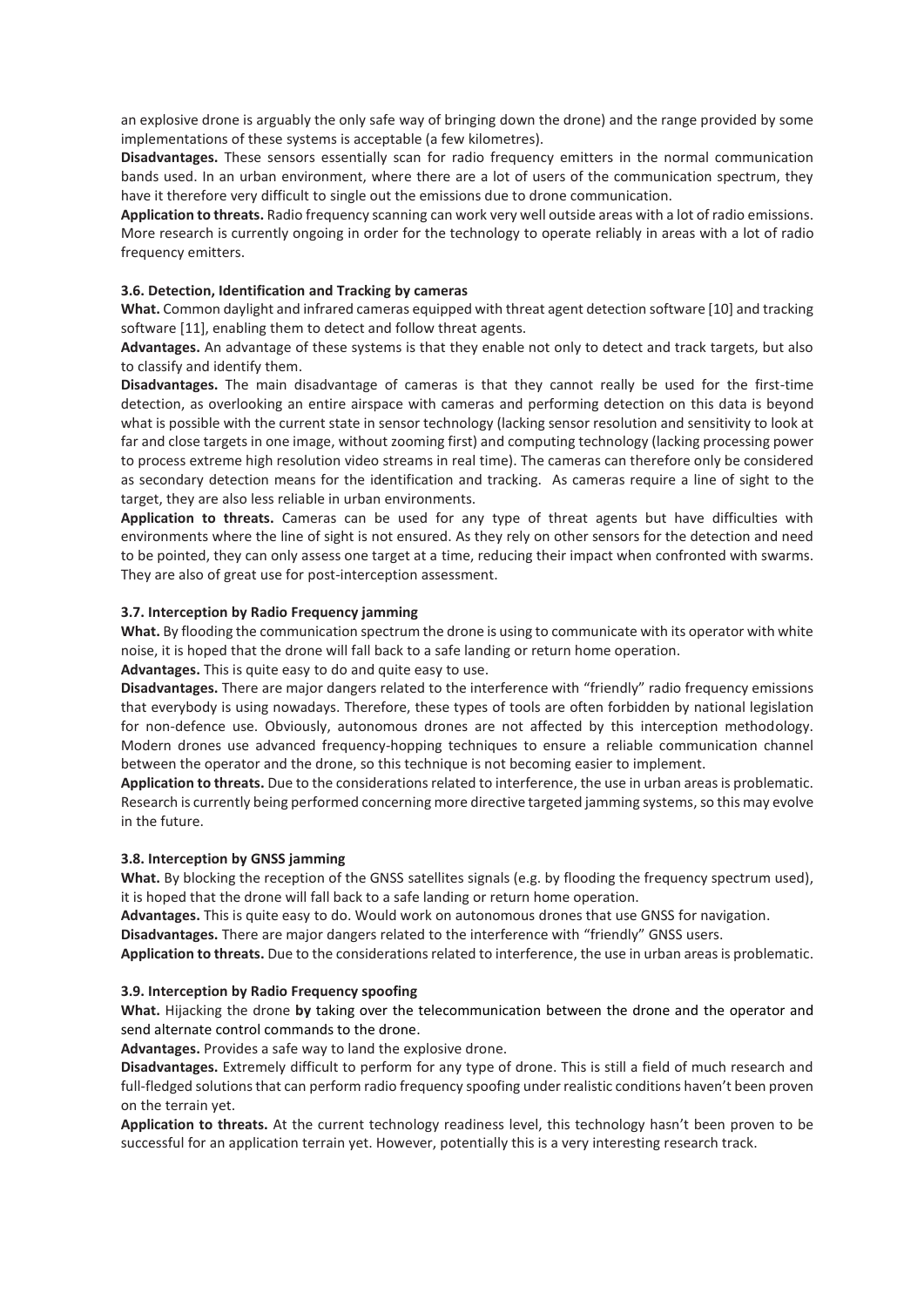### **3.10. Interception by GNSS spoofing**

**What.** By creating a local alternate GNSS constellation, tricking the GNSS system of the drone into thinking it is elsewhere, hoping it will abandon the mission.

**Advantages.** This is certainly not impossible and provides a means to protect a critical infrastructure.

**Disadvantages.** There are major dangers related to the interference with "friendly" GNSS users. The explosive drone stays airborne and will likely after being re-routed just come back (or crash and explode elsewhere). There are more and more GNSS systems and modern drones combine their signals to improve their localisation accuracy, so this methodology is getting harder to implement.

**Application to threats.** Due to the considerations related to interference, the use in urban areas is problematic.

### **3.11. Interception by anti-aircraft guns**

**What.** Traditional military anti-aircraft weapons, adapted to be able to intercept also drones.

**Advantages.** Able to intercept large and slow-moving drones from a reasonable distance.

**Disadvantages.** This system has many disadvantages for drones: obviously, it only be used outside urban areas, it is very expensive, it cannot be used at close range, it cannot be used for small fast-moving targets

**Application to threats.** Realistically, these tools can be used against single aerial threats posed by fixed wing systems that have a very predictable trajectory and a reasonably large surface area. Rotorcraft can often withstand a lot of damage before crashing and are less susceptible.

### **3.12. Interception by High Energy Laser**

**What.** High-energy Laser fries incoming aerial threat agents.

**Advantages.** High-energy LASERs can very precisely target and destroy one drone from a reasonable distance (few kilometres)

**Disadvantages.** The cost for these systems is currently still extremely high. As a line-of sight methodology, it is less suited for urban areas.

**Application to threats.** At the current technology readiness level, this technology hasn't been proven to be cost effective on the terrain yet. However, there is a lot of research ongoing in this domain and a lot of potential for future improvements.

# **3.13. Interception by Electro-Magnetic Pulse Weapons**

**What.** High-powered microwaves or electromagnetic pulses break down the electronics circuits of incoming explosive drones.

**Advantages.** As these weapons direct their energy in a wider area, they can be used against entire swarms.

**Disadvantages.** The cost for these systems if currently still extremely high and health issues for humans have not been sorted out. Their use in a civilian or urban context is therefore to be excluded.

**Application to threats.** At the current technology readiness level, this technology hasn't been proven to be cost effective and successful on the terrain yet. However, there is a lot of research ongoing in this domain and a lot of potential for future improvements.

# **3.14. Interception by birds of prey**

**What.** Use specially trained birds (typically eagles) and learn them to "catch" drones.

**Advantages.** Relatively safe way to bring down an explosive drone (for the humans, not for the eagle).

**Disadvantages.** There are many disadvantages to this methodology: the training and maintenance costs are very high and the success is not guaranteed as the eagles are wild animals and not very responsive to human commands. There are also obvious objections with respect to animal welfare.

**Application to threats.** The Netherlands experimented with this methodology and stopped the program due to high operational costs related to training and maintenance.

#### **3.15. Interception by nets**

**What.** Launching a net (from the ground or from another drone) towards the incoming aerial threat agent in order to catch it and make it fall to the ground (or bring it down with a parachute).

**Advantages.** Man-portable ground systems now exist and the aerial solutions are getting more and more automated.

**Disadvantages.** There are many disadvantages related to this methodology: the range is extremely limited (a few dozens of meters), it requires a lot of training for the operator, it only works on slow-moving drones and in the end, the drone still crashes to the ground, which is very dangerous with an explosive drone.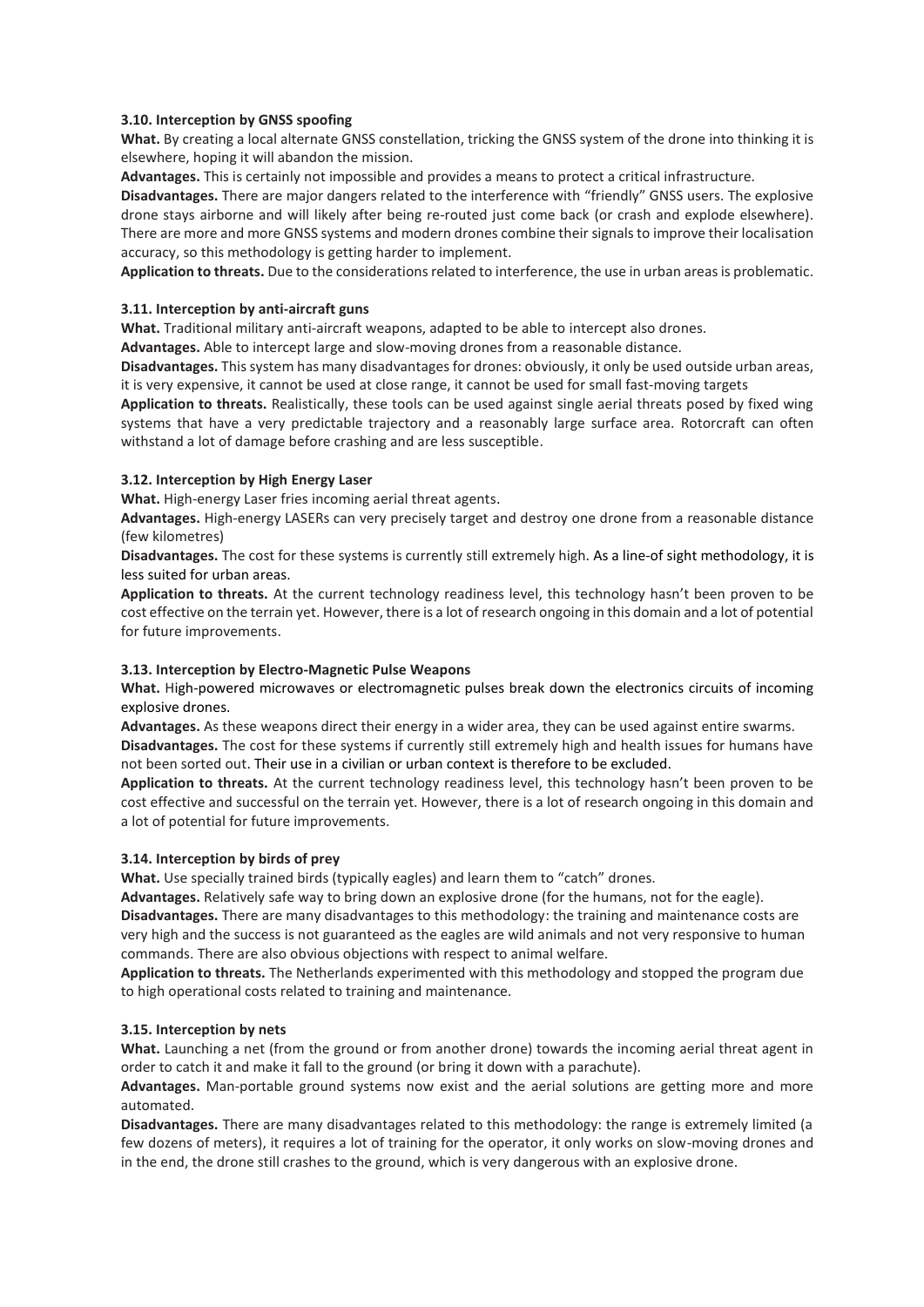**Application to threats.** Realistically, these type solutions are only applicable to cooperative targets that are slow moving close to the operator of the net-shooting device.

#### **3.16. Interception by Kamikaze UAS**

**What.** Use another drone to crash into the incoming drone.

**Advantages.** Solutions have been developed that are becoming more and more sophisticated and automated. **Disadvantages.** The cost for these systems is still high and success is not guaranteed on faster targets.

**Application to threats.** Deploying these systems in a dense urban environment is probably not a feasible option, but they do provide a solution for soldiers, for protecting them against an incoming rotorcraft or fixed wing drone.

#### **4. Conclusions**

The conclusions of the discussions in the previous sections are summarized in Table1, which showsfor each of the discussed response mechanismsin what stage of the kill chain (corresponding to the definitions in Figure 1) can be provided for a specific threat agent and use case.As can be inferred from the table, there are no complete solutions yet to tackle all kinds of situations, certainly taken into consideration that not all solutions that are marked in green on the table have already reached the required level of technological readiness level (e.g. RF spoofing) or the required cost effectiveness(e.g. High Energy Laser) to make them believable options for the future. It is therefore certain that for the foreseeable future, a multi-faceted approach will be required, combining multiple detection and interception methodologies.

What is also clear is that more action is required into items related to the important 4<sup>th</sup> step of the kill chain: technologies to help the human decision maker prioritize, deconflict, perform risk assessment, and plan the resource allocation.

Finally, it will be paramount to further develop effective validation methodologies [12] for drone countermeasure systems, in order to come to clear standardized benchmarks of systems.

| Threat agent<br>C-UAS modality | 1 Rotorcraft UAS<br>open area | 1 Rotorcraft UAS<br>urban area | Fixed Wing UAS<br>open area | <b>UAS</b><br>Fixed Wing<br>urban area | Loitering Munition<br>open area | Loitering Munition<br>urban area | swarm – open area<br>Rotorcraft UAS | area<br>nedun - manews<br>Rotorcraft UAS | swarm – open area<br>Fixed Wing UAS | swarm – urban area<br>Fixed Wing UAS | open area<br>Loitering Munition<br>$swarray -$ | urban area<br>Loitering Munition<br>$-$ marms |
|--------------------------------|-------------------------------|--------------------------------|-----------------------------|----------------------------------------|---------------------------------|----------------------------------|-------------------------------------|------------------------------------------|-------------------------------------|--------------------------------------|------------------------------------------------|-----------------------------------------------|
| <b>RADAR</b>                   | 1, 2, 3                       | 1, 2, 3                        | 1, 2, 3                     | 1, 2, 3                                | 1, 2, 3                         | 1, 2, 3                          | 1, 2, 3                             | 1, 2, 3                                  | 1, 2, 3                             | 1, 2, 3                              | 1, 2, 3                                        | 1, 2, 3                                       |
| <b>LIDAR</b>                   | 1,3                           |                                |                             |                                        |                                 |                                  | 1,3                                 |                                          |                                     |                                      |                                                |                                               |
| <b>Acoustics</b>               | 1,2                           |                                | 1,2                         |                                        | $1,2$                           |                                  | 1                                   |                                          | $\mathbf{1}$                        |                                      | $\mathbf{1}$                                   |                                               |
| Radio Frequency                | 1, 2, 3                       |                                | 1, 2, 3                     |                                        | 1, 2, 3                         |                                  | $\mathbf{1}$                        |                                          | $\mathbf{1}$                        |                                      | 1                                              |                                               |
| scanning                       |                               |                                |                             |                                        |                                 |                                  |                                     |                                          |                                     |                                      |                                                |                                               |
| Cameras                        | 2,3,6                         | 2,3,6                          | 2,3,6                       | 2,3,6                                  | 2,3,6                           | 2,3,6                            | 2,3,6                               | 2,6                                      | 2,6                                 | 2,6                                  | 2,6                                            | 2,6                                           |
| RF jamming                     | 5                             |                                | 5                           |                                        | 5                               |                                  | 5                                   |                                          | 5                                   |                                      | 5                                              |                                               |
| <b>GNSS</b> jamming            | 5                             |                                | 5                           |                                        | 5                               |                                  | 5                                   |                                          | 5                                   |                                      | 5                                              |                                               |
| RF spoofing                    | 5                             | 5                              | 5                           | 5                                      |                                 |                                  |                                     |                                          |                                     |                                      |                                                |                                               |
| <b>GNSS</b> spoofing           | 5                             |                                | 5                           |                                        | 5                               |                                  | 5                                   |                                          | 5                                   |                                      | 5                                              |                                               |
| Anti-aircraft guns             |                               |                                | 5                           |                                        | 5                               |                                  |                                     |                                          |                                     |                                      |                                                |                                               |
| High-Energy Laser              | 5                             |                                | 5                           |                                        | 5                               |                                  |                                     |                                          |                                     |                                      |                                                |                                               |
| <b>EMP</b> weapon              | 5                             |                                | 5                           |                                        | 5                               |                                  | 5                                   |                                          | 5                                   |                                      | 5                                              |                                               |
| Birds of prey                  | 5                             |                                |                             |                                        |                                 |                                  |                                     |                                          |                                     |                                      |                                                |                                               |
| <b>Nets</b>                    | 5                             |                                |                             |                                        |                                 |                                  |                                     |                                          |                                     |                                      |                                                |                                               |
| Kamikaze UAS                   | 5                             |                                | 5                           |                                        |                                 |                                  |                                     |                                          |                                     |                                      |                                                |                                               |

#### *Table 1: Applicability of drone countermeasures within the kill chain*

green: satisfying level of performance; orange: certain performance, but not up to a satisfying level